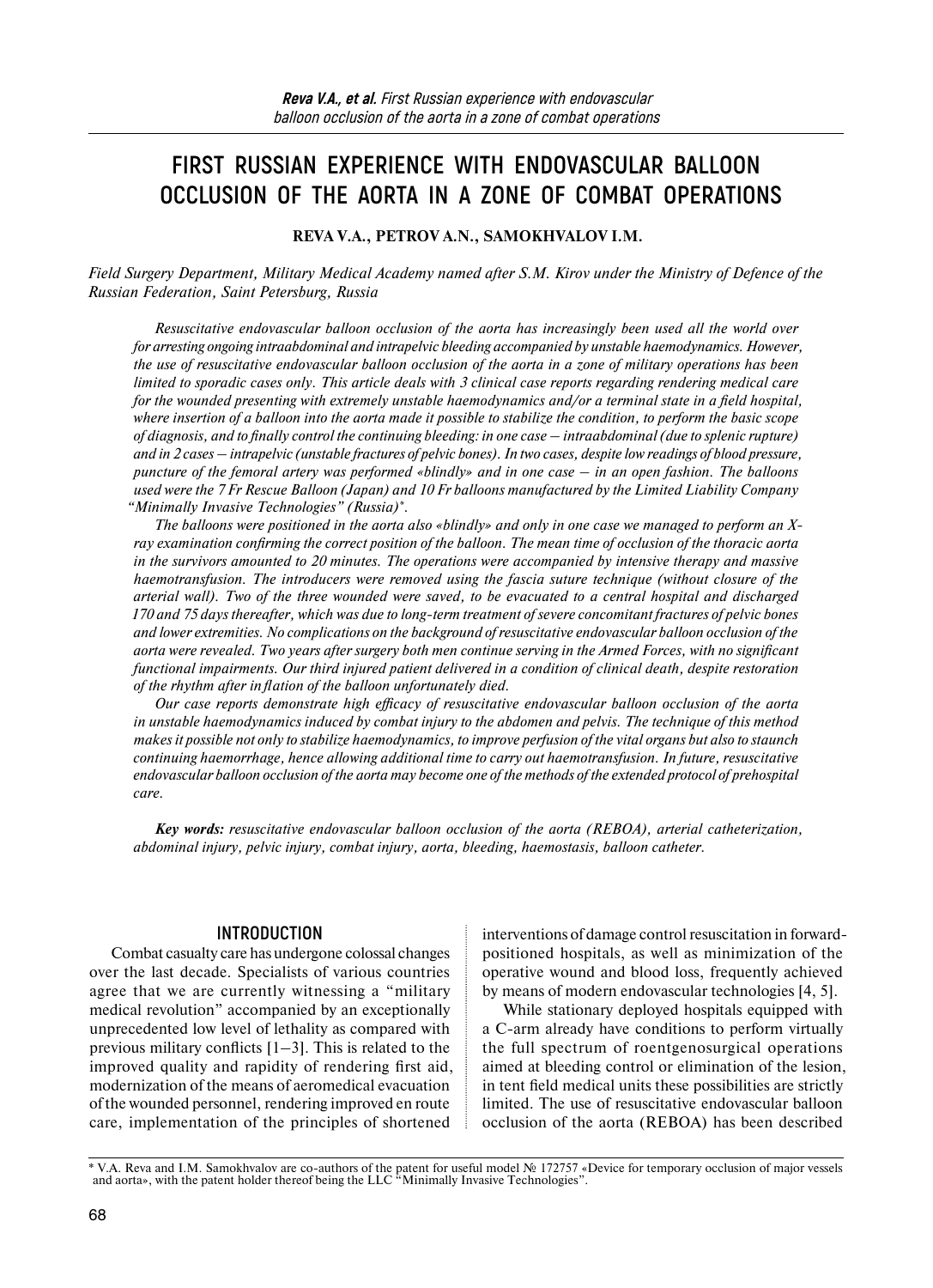fortemporary bleeding control in conditions of advanced stages of evacuation. As late as during the Korean War (1950–1953), American military surgeon Carl Hughes used balloon catheters for occlusion of the aorta, but unsuccessfully [6]. Today, the REBOA technique is a commonly recognized procedure widely used in civil medicine to control ongoing intraperitoneal and intrapelvic haemorrhage, although reports concerning cases of its use in combat casualty care are still scarce [7–9].

We present herein a series of 3 clinical case reports regarding the use of REBOA in combat surgical wound, with the aim to demonstrate the possibilities of minimally invasive surgery even in austere environments with insufficient conditions for carrying out diagnosis and visualization.

# **INDICATIONS FOR AND TECHNIQUE OF REBOA**

The technique of balloon occlusion of the aorta is used in unstable haemodynamics ofthe patient (systolic blood pressure lower than 90 mm Hg) and ongoing intraabdominal and/or intrapelvic bleeding [10–12]. The main goal is to temporarily maintain systemic haemodynamics at a level sufficient for adequate perfusion of the vital organs, along with arresting the continuing haemorrhage below the zone of balloon placement. Conventionally, REBOA techniques have been defined as continuous (CO) or non-continuous (NCO). A CO technique is described as using a balloon fully inflated from insertion for the entire duration of its use, and only deflated once it is no longer required clinically. This isin contrast to NCO REBOA techniques, which are a heterogeneous group of techniques, such as partial or intermittent inflation. Partial REBOA (pREBOA) is where the balloon volume is reduced to permit a level of flow-through, whereas intermittent occlusion (iREBOA) is where the balloon is deflated entirely at regular intervals [13]. The non-continuous REBOA techniques are accompanied by a lower risk for the development of severe reperfusion syndrome, but they are more technically demanding. The zones of REBOA occlusion are anatomically defined as follows: zone I extends from the ostium of the left subclavian artery to the celiac trunk (used for subphrenic bleeding control), zone II continues from the celiac trunk to the renal arteries (used rarely), and zone III is above the aortic bifurcation (for intrapelvic bleeding control). The time of complete occlusion in zone I is, as a rule, limited to 30–60 min., and in zone  $II$  – to  $1.5 - 2$  hours [14]. The choice of the zone of balloon inflation is usually made based on the main source of bleeding, determined by means of physical examination (examination of the abdomen, stress examination of the pelvic ring) and basic instrumental tests (radiography, ultrasonography). Performing REBOA envisages the following stages of the

operation: a vascular access, insertion and positioning of the balloon, inflation of the balloon, its slow deflation, removal of the balloon and introducer, elimination of the consequences of the vascular access (bandage with a pelot, if necessary, application of a fascial or lateral vascular suture) [10, 12]. The REBOA technique has comprehensively been described in the respective guidelines and articles [10, 14–17]. Regardless of the place and conditions of carrying out this operation, its stages remain the same. As a rule, REBOA is performed by surgical specialists – general and vascular surgeons, X-ray surgeons, however in different countries it may also be performed by emergency medicine physicians, as well as anaesthesiologists and resuscitators [11]. In the clinical cases described herein, all operations were performed by vascular surgeons with basic training in X-ray surgery.

# *Clinical case № 1*

Wounded G., 29 years old, being in a dugout fell under artillery fire and was injured by shell splinters to the chest and extremities. At the stage of first medical aid he was haemodynamically stable and had his right leg immobilized. He was delivered simultaneously with several casualties by air transport to a medical detachment 4.5 hours after being injured.

The general condition was extremely severe, consciousness – profound stunning, with the skin of pale colour. Systolic blood pressure (BP) amounted to 50–60 mm Hg, with a heart rate of 110 b.p.m. Shallow breathing, diminished on both sides. In the chest area on the left there were two (as revealed later, tangential) wounds measuring 2.0x1.0 cm in the projection of V and X ribs along the mid axillary line. There was neither subcutaneous emphysema around the wounds nor bleeding therefrom. The abdomen was soft, nontender. In the middle third of the right crus there was a 5.0x4.0 cm gunshot injury with crepitation of fractured fragments, with no evidence of limb ischaemia. X-ray examination was unavailable at admission. Ultrasonography revealed a large amount of fluid in the abdominal cavity.

Intubation of the trachea was simultaneously accompanied by drainage of the left pleural cavity in the sixth intercostal space, with neither air nor blood obtained. «Blindly» performed was erroneous puncture of the right femoral vein, with a 10 Fr introducer sheath inserted therein for infusiontransfusion therapy. This was followed by puncture of the femoral artery and insertion of an 8 Fr introducer. Guided by the external reference points (the distance to the xiphoid process on Fig. 1), a Rescue Balloon (Tokai Medical, Japan) catheter was inserted into the thoracic aorta and inflated. Fig. 2 shows the external appearance of this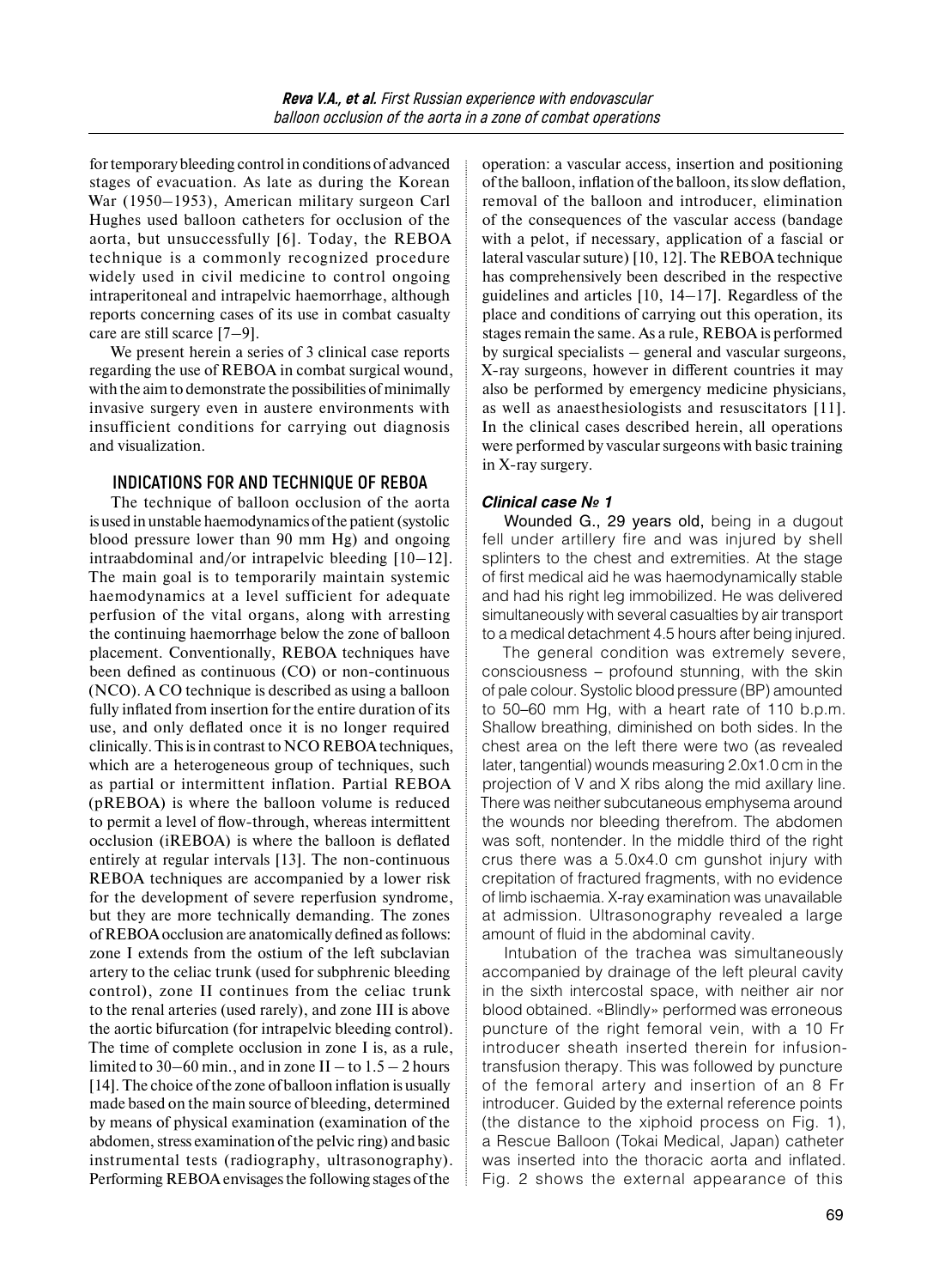

Fig. 1. REBOA in the first wounded. Measuring the depth of inserting the balloon catheter relying on the external landmarks. The lower edge of the balloon is positioned in the projection of the xiphoid process of the sternum

balloon catheter. BP increased to 120/60 mm Hg. Laparotomy was performed, revealing in the abdominal cavity up to 1500 ml of blood whose source was a grade III splenic lesion (according to the AAST classification) inflicted by crushed ribs IX and X. Blood in the amount of 1300 ml was taken for reinfusion, with splenectomy performed followed by slow (during 4–5 min.) deflation of the balloon. The total time of aortic occlusion amounted to 25 min. On the background of transfusion therapy (8 doses of red blood cell suspension, 300 ml of fresh-frozen plasma (FFP)) after deflation of the balloon, blood pressure did not drop below 90 mm Hg. The balloon catheter and introducer were removed using the fascia suture technique without closure of the arterial defect. We performed surgical debridement of the gunshot wound of the lower third of the crus, open reposition, and external fixation of the fracture of the right tibia.

The next day, the wounded patient was evacuated by air transport to a central hospital, to undergo secondary surgical debridement of the crural wound, reconstructive-restorative operations until wound healing and consolidation of crural bone fractures, which was the cause of a long hospital stay for 170 days. The abdominal and inguinal wounds healed with first intention. Two years after the injury, he continues serving in the Armed Forces of the Russian Federation, with no functional impairments.

# *Clinical case № 2*

Wounded S., 25 years old, was injured resulting from a mine explosion under an armoured personnel carrier. Sitting on the armour, he was knocked over by a blast wave, however, held with his left leg inserted into a retaining strap at the level of the inguinal area. At the stage of first medical aid, BP was 120/70 mm Hg. After 3 hours he was delivered on a board to a medical detachment. The condition was terminal, consciousness – profound stunning, skin of pail colour. He had non-measurable BP, with a heart rate on the carotid artery of more than 120 b.p.m. Breathing was conducted to all portions, with a respiratory rate of 22–24 breaths per minute. Local swelling of the abdomen above the pubis (pelvic haematoma). Pressure on the pelvis was painful, accompanied by pathological motility (with a pelvic binder applied immediately at admission). In the upper third of the left femur there was a linear abrasion up to 10 cm wide. Both lower limbs were pail, cold to touch. Ultrasonography was suspicious for free liquid in the abdominal cavity. Tracheal intubation was simultaneously accompanied by «blindly» performed at the first attempt puncture of the right common femoral artery (CFA), with a 10 Fr introducer installed. Under X-ray guidance we performed endovascular occlusion of the thoracic aorta with the balloon catheter manufactured by the Limited Liability Company "Minimally Invasive Technologies" (town of Zheleznodorozhny, Russia). The external appearance of this balloon catheter is shown in Fig. 2, B. The correct position of the balloon was radiologically confirmed, as shown in Fig. 3. Systolic BP elevated to 130 mm Hg, immediately followed by laparotomy, revealing a huge retroperitoneal haematoma extending from the cavity of the small pelvis. A 10-cm-long separate linear access above the pubis was used to perform extraperitoneal tamponade of the pelvis, with the tampons left in situ, followed by deflation and removal of the balloon. The total time of occlusion of the aorta amounted to 16 min. Fractures of pelvic bones were fixed in the external fixation device from the kit for concomitant wounds, followed by removal of the introducer sheath using the fascia suture technique. BP during the operation remained at a level of not less than 100–110 mm Hg.

The patient intraoperatively received transfusion of 6 doses of red blood cell suspension and 4 doses of FFP. Upon completion of the operation (7 hours after the injury), a contracture was revealed in the left talocrural joint. Revision of the CFA in the area of abrasion (on the side opposite to the placement of the balloon catheter) revealed its subadventitial rupture and thrombosis in the zone of bifurcation.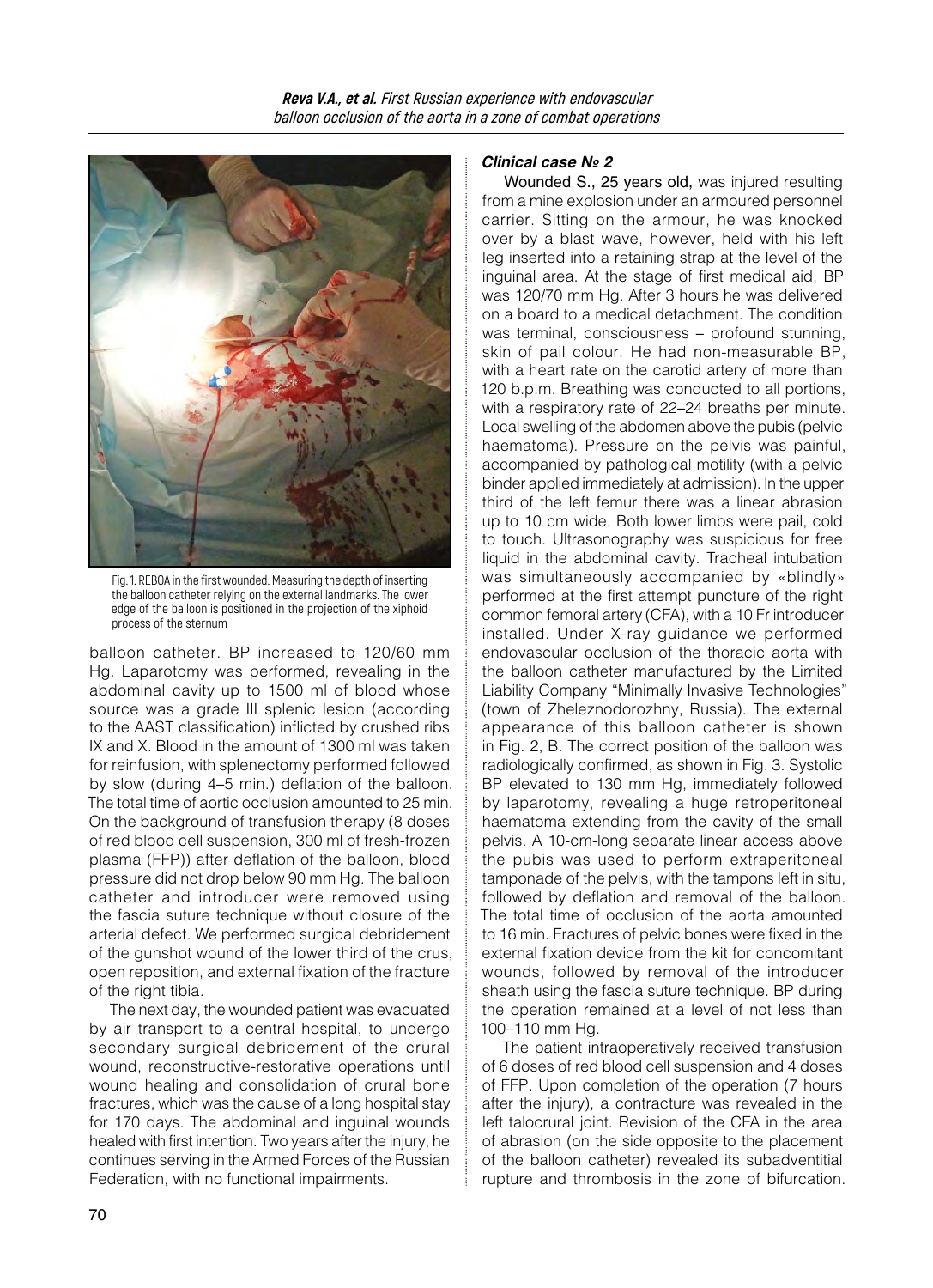



Fig. 2. External view of the catheters used: A – Rescue Balloon (Tokai Medical, Japan) compatible with a 7 Fr introducer sheath; B – catheter manufactured by the Limited Liability Company "Minimally Invasive Technologies" (city of Zheleznodorozhny, Russia) compatible with a 10 Fr introducer

A 5-cm-long linear temporal prosthesis from a polychlorovynil tube was inserted into the artery. Also performed was extended four-compartment fasciotomy at which all muscles were recognized as viable, with the wounds left open. Patency of the arterial bed was clarified by puncture angiography above the zone of the temporary prosthesis, confirming preservation of blood flow to the foot. The damaged portion of the CFA was reconstructed with an 8-cm-long reversed portion of the great saphenous vein of the femur harvested from the same incision.

On the next day, the patient was transported by air to a central hospital wherein a day after the tampons were removed from the small pelvis. Due to the development of reperfusion syndrome associated with restoration of blood flow in the ischaemized left lower limb, sessions of haemodialysis were initiated to continue for 30 days until complete restoration of the renal function. The wounds of the abdomen, pelvis, inguinal area, and crus healed with first



Fig. 3. REBOA in the second wounded patient. An X-ray image confirming the correct position of the balloon in the descending thoracic aorta. The balloon is filled with a mixture of a radiopaque medium and normal saline. The balloon used was manufactured by the Limited Liability Company "Minimally Invasive Technologies" with a built-in guidewire

intention. The patient was discharged in a satisfactory condition on day 75 after the injury. Two years thereafter his left leg performs the supporting function, with nearly complete restoration of active motions in the talocrural joint, however with lingering discomfort in the area of fractures of the pelvic bones. The patient still continues serving in the Armed Forces.

#### *Clinical case № 3*

Wounded L., 35 years old, sustained a severe concomitant injury of the head, chest, abdomen, pelvis and extremities after an armoured vehicle fell into a gorge (moreover, he was additionally pinned to the ground). At the place of the injury, he received anaesthesia, immobilization of fractures of bones of lower limbs with plywood splints, application of an improvised pelvic bandage, aseptic bandages onto the wounds. He was delivered to the nearest medical facility, with initiation of infusion therapy and transfusion of the RBC suspension (500 ml). The team of aeromedical evacuation (after 1 hour 40 minutes) assessed the victim as transportable, with catheterization of two central veins performed and in a helicopter two doses of the RBC suspension and 500 ml of FFP transfused. The pulse was determined only on the major arteries, with artificial pulmonary ventilation performed using a transport respirator.

Despite intensive therapy, he was delivered to a field hospital in a terminal condition 2 hours 20 minutes after the injury. At admission, cardiac arrest was diagnosed. The victim was immediately taken to an operating room. Resuscitative measures were in parallel with drainage of both pleural cavities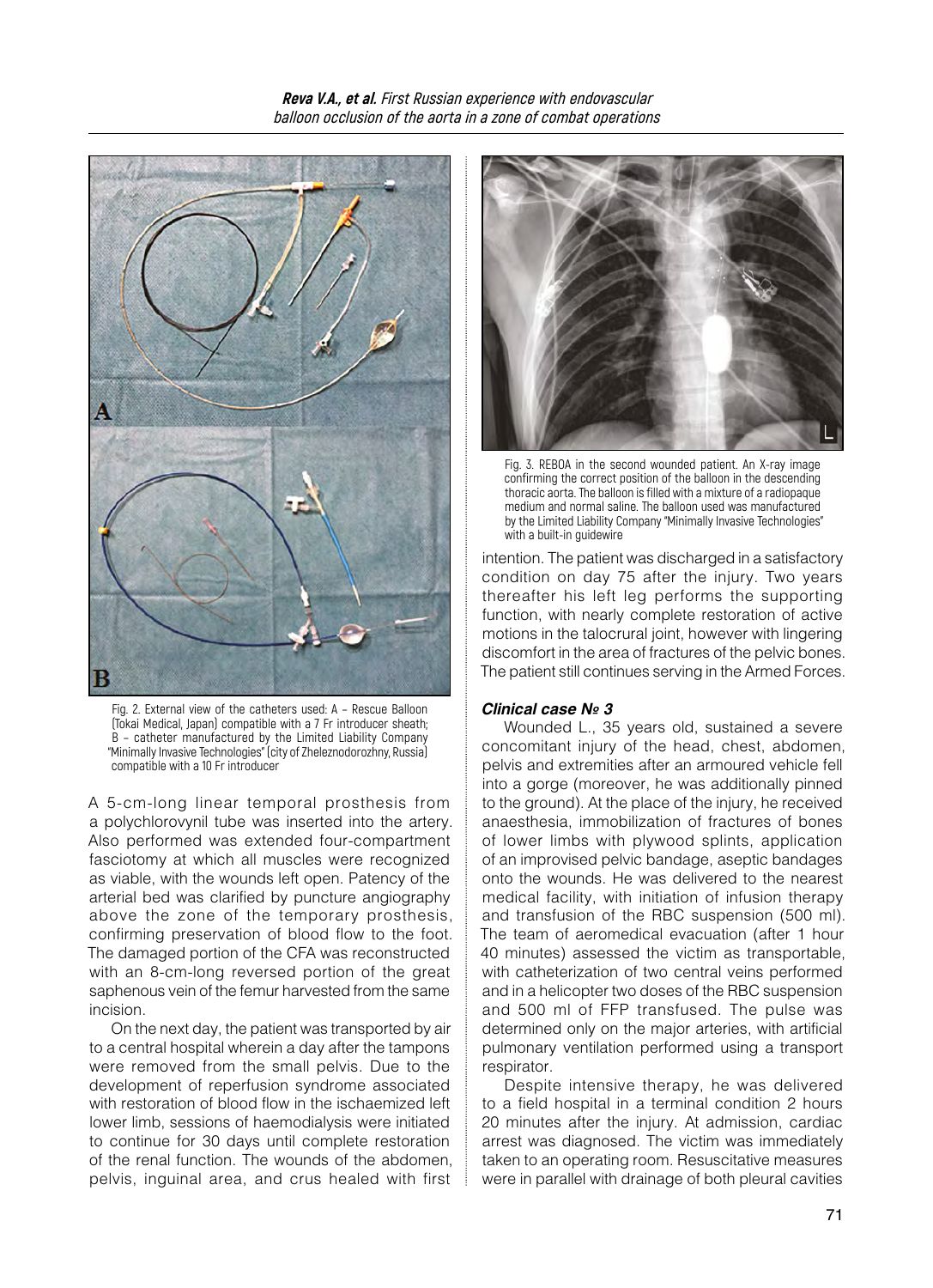(with air obtained under pressure), and via an open access to the CFA a balloon catheter manufactured by the Limited Liability Company "Minimally Invasive Technologies" was inserted into zone I of the aorta, followed by renewal of cardiac activity, elevation of BP to 85/40 mm Hg at 20 minutes after admission. No blood was obtained by laparocentesis. A severe unstable pelvic injury was diagnosed: rupture of the right sacroiliac junction, fracture of the left pelvic, sciatic and iliac bones. The wounds of the lower limbs were tamponated using sterile gauze pads, with the limbs immobilized by splints.

After 40 minutes, the balloon was slowly deflated, BP was noted to decrease to 60/40 mm Hg, being non-measurable 10 minutes therafter. Repeat inflation of the balloon in zone III of the aorta was performed, with relative stabilization of BP at 70/35 mm Hg. After 25 minutes, secondary asystole was noted to occur, resuscitative measures turned out ineffective, and biological death was certified. The total duration of the hospital stay amounted to 2 hours 15 minutes. The total volume of infusion-transfusion therapy amounted to 8000 ml, of which 1500 ml of FFP, 4 doses of blood, including prehospital haemotransfusion.

## **DISCUSSION**

This article presents the first Russian experience with REBOA in combat environment at the stage of qualified surgical aid (role 2 combat casualty care), i. e., in the resource-restricted conditions and with the surgeons' efforts aimed only at performing operations on saving the wounded personnel's lives [18]. Two of the three severely wounded patients treated by REBOA survived with a good functional outcome and no REBOA-related complications. They currently continue serving in the Armed Forces. The third wounded delivered to a hospital 2.5 hours after the injury in a condition of clinical death, received REBOA as a "last resort" operation, but even in this instance, REBOA made it possible to temporarily stabilize haemodynamics (elevation of BP by 85 mm Hg), to carry out basic diagnostic and therapeutic measures.

The first experience in using this operation was published as long ago as in 1954 by C. Hughes who had installed balloons in two patients with severe gunshot wounds of the chest and abdomen, however they both had died soon [6]. The author noted a haemodynamically significant effect of such an intervention, but imperfection of the techniques did not allow wide implementation of this method. In the late 1980s and early 1990s after a short-term revival of the interest in the REBOA method by both foreign and Russian colleagues (dissertations of I.M. Samokhvalov, A.S. Zavrazhnov) the method was forgotten. Another wave of interest in REBOA arose in the late 2000s to continue up to now.

Used in ruptures of abdominal aortic aneurysms, gastroduodenal and postpartum haemorrhages, the REBOA method is becoming a means of rendering first medical and even premedical care. The U.S. Air Force Special Operations Surgical Teams, being completely autonomous, equipped with basic kits of tools, portable anaesthesiologic-respiratory and ultrasonographic devices, over 1.5 years of work in operating rooms, deployed in adapted premises near a battlefield zone performed a total of 20 REBOA procedures in patients presenting with injuries from explosion and gunshot wounds. All patients survived transport to the next level of care [8]. In 2018, along with transfusion of whole blood, REBOA was included into the protocols of the US Armed Forces for rendering "extended" prehospital care aimed at arresting haemorrhage, including intracavitary bleedings [19]. An indication for REBOA in accordance with these protocols is a decrease in systolic BP less than 90 mm Hg on the background of no or transient reaction to the carried out infusion-transfusion therapy, provided external haemorrhage is arrested, accompanied and followed by adequate monitoring of vital functions, and there is a possibility of transfusion of whole blood and/or its components, there is a lesion in the abdominal/pelvic cavity and there are no apparent lesions of the chest. It is for several years that REBOA has successfully been used by the London's Helicopter Emergency Medical Service [20]. Assessment of the possibility and feasibility of application of REBOA as early as during point-of-injury or en-route care was the purpose of numerous scientific studies showing promising results [21–23].

The main purpose of early application of REBOA is to temporarily arrest the ongoing internal bleeding for the period of performing the main stage of a cavitary operation. Besides, during the occlusion of the aorta, it is possible to induce anaesthesia, to perform catheterization of the central vein, shortened ultrasonographic examination, X-ray imaging (and sometimes also computed tomography) and to initiate transfusion therapy. Traditionally, cross-clamping of the aorta to arrest haemorrhage is performed during resuscitative thoracotomy which is time demanding, accompanied by additional trauma and intraoperative blood loss. In the three described herein cases, without REBOA it would have been required to perform thoracotomy or as in the first case subdiaphragmatic cross-clamping of the aorta for centralization of blood flow. Immediately available balloon catheters and trained specialists (vascular surgeons with an experience in 5–6 REBOA procedures each) allowed us to perform the intervention in a minimally invasive manner, even without X-ray control.

In the two successful cases we performed arterial puncture «blindly», however, despite extremely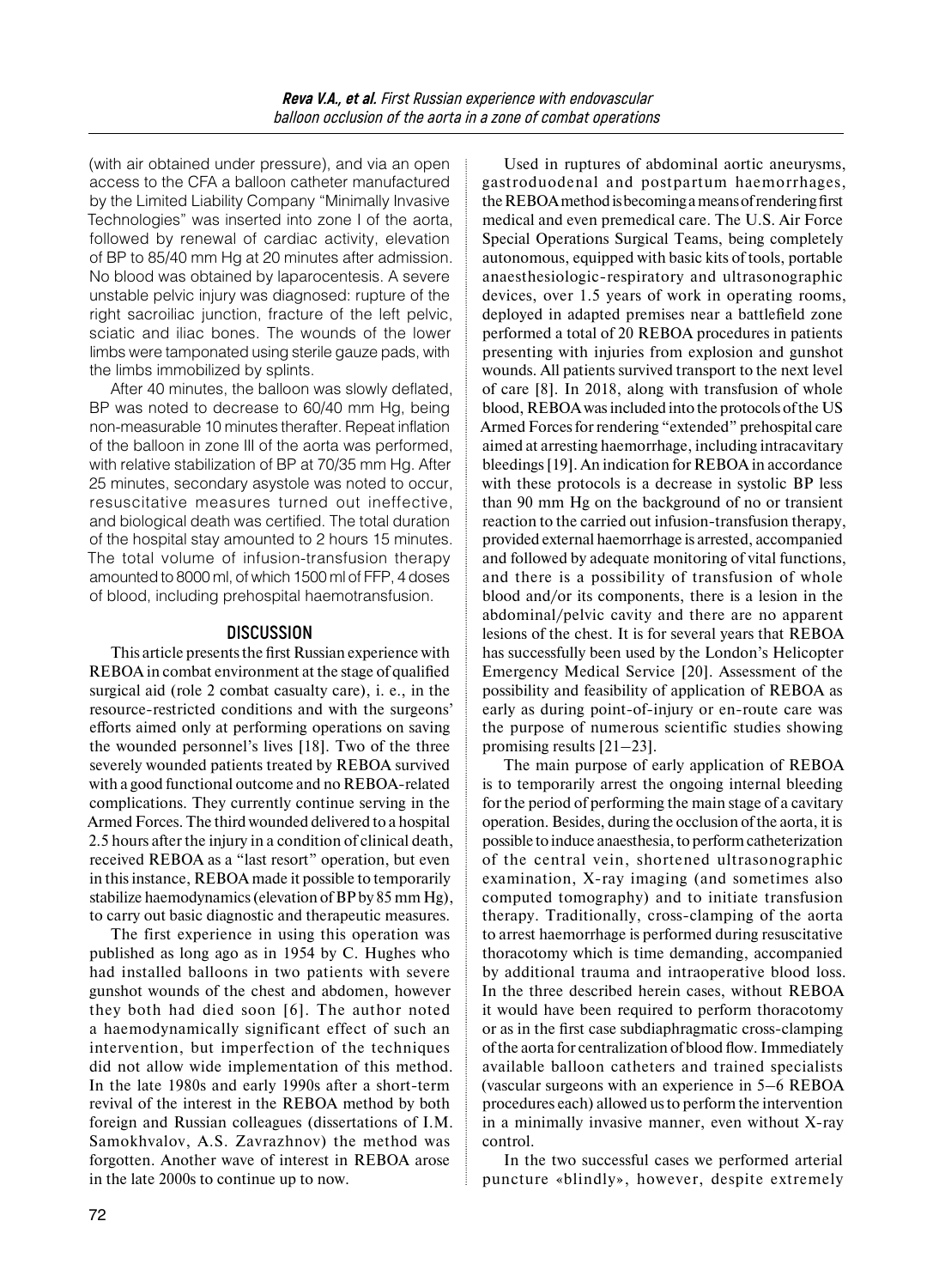low BP readings, we managed to avoid puncturerelated complications. Removal of the 10 Fr and 8 Fr introducers was performed using the fascia suture technique described in detail in the available literature [24–26]. Advantages of this technique include simplicity, no need to expose the femoral artery (with application of only one U-shaped suture onto the artery-covering fascia), reliability and low cost (Fig. 4). The necessity of emergency strategic aeromedical evacuation of the patients for long distances made simple removal of the introducer sheaths followed by manual compression risky. A3-cm-long inguinal skin incision required forthe fascial suture became virtually invisible as soon as after several months (Fig. 5).

In the described case reports, the insertion and positioning of the balloon in the aorta were performed «blindly» relying on the external landmarks (with the lower edge of the balloon projected onto the xiphoid process). In one case ( $\mathcal{N}$  2), it was possible to confirm the balloon's position with the help of an Xray image. The literature has described variants of balloon placement with the help of ultrasonography when through the "hepatic window" it is possible to visualize the balloon travelling through the subdiaphramal portion of the aorta, as well as with the help of contrast-enhanced ultrasonography [27].

An important aspect having contributed to wide implementation of REBOA into clinical practice was a decrease in the diameter of the devices used for occlusion. Until recently, the main balloon catheters used for REBOA were as follows: Cook Coda®, Medtronic Reliant®, and Boston Scientific Equalizer® which are intended for simulation of stent grafts and compatible with 12–14 Fr introducers. Currently, in the international market there exist 6–7 Fr low-profile balloon catheters (Tokai Rescue Balloon®, Japan, ER-REBOA®, Prytime Medical, USA, REBOA Medical, Norway), which, however, are not registered in Russia. The Russian-made balloon catheter manufactured by the Limited Liability Company "MIT" inflated to 40 mm and containing a built-in guidewire is compatible with a 10 Fr introducer, with a model measuring 6–7 Fr in diameter being under development.

The mean time of aortic occlusion in zone I for our cases amounted to 27 minutes, so there were no complications directly attributable to the technique itself. After inflation of the balloon it is extremely important to remember that with every minute «ischaemic debt» is accumulated and the surgeon has to resort to a maximally rapid method to control bleeding with immediate deflation of the balloon. The time of complete occlusion of the aorta in zone I should not exceed 30–60 min. [14, 19]. The interaction between the surgeon and anaesthesiologist appears to play the key role in the success of using this method, since



Fig. 4. Fascia suture technique during removal of the introducer, with one U-shaped suture applied to the fascia covering the femoral artery and definitive haemostasis once the introducer removed, not requiring manual compression



Fig. 5. External view of the intervention zone (after removal of the introducer using the fascial suture technique) at 2 months postoperatively, with the arrows showing a thin scar

at the moment of balloon deflation the patient has to be receiving adequate intensive therapy with transfusion of blood components, as a rule, in the scope of massive haemotransfusion (i. e., transfusion during 24 hours of not less than 10 doses of RBC suspension). In the first two successful cases, the wounded patients were given a large amount of blood components in a 2:1 ratio to the amount of the infusion media, whereas in the third victim this ratio was just the opposite, which undoubtedly told on the final outcome.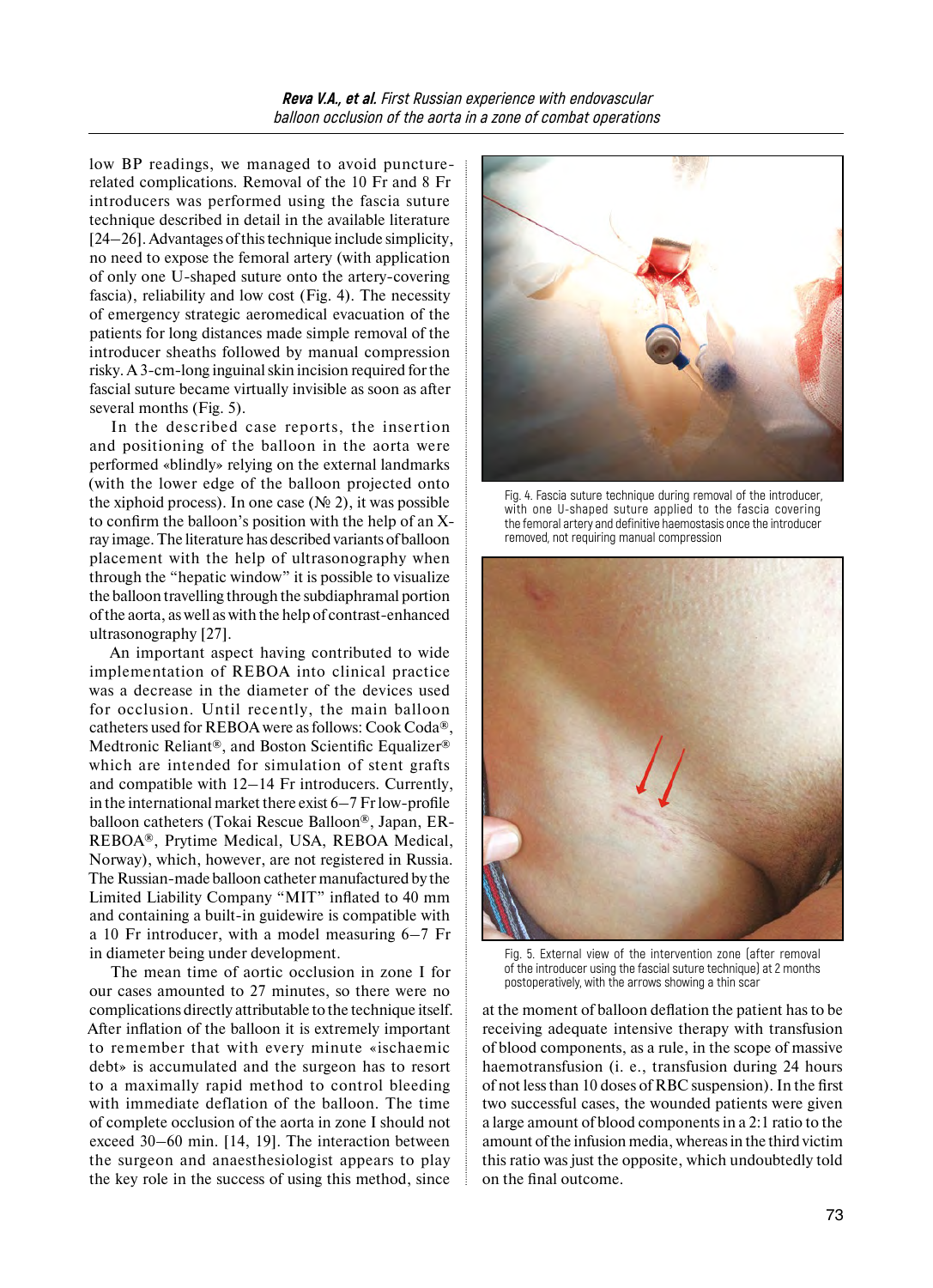## **CONCLUSION**

Combat casualty care currently requires using the full spectrum of minimally invasive technologies used in peacetime, with the REBOA procedure making it possible to rapidly, efficiently, and reliably achieve temporary haemostasis and stabilization of systemic haemodynamics for a period of time sufficient for performing a diagnostic search and the main stage of the operation, which finally stops bleeding. Elevation in systolic BP and temporary stabilization of haemodynamics on the background of aortic occlusion should obligatory be supported by adequately selected infusion-transfusion therapy with predominance of blood components, as a rule, in the variant of massive haemotransfusion. Rapidly performed operation and slow deflation of the balloon with complete removal of all devices make it possible to minimize the surgical systemic risks of the operation, associated with ischaemia of the kidneys and lower extremity involved, as well as to decrease the probability of local complications in the puncture site. Being an effective method of temporary haemostasis, REBOA may in the near future be regarded as an element of extended prehospital care, including that rendered by aeromobile evacuation teams and special operations surgical teams.

#### *Conflict of interest: none declared.*

*Financial support: This work was funded by the grant of the President of the Russian Federation MK-5676.2018.7.* 

## **ЛИТЕРАТУРА/REFERENCES**

- 1. *Blackbourne L.H., Baer D.G., Eastridge B.J., et al.*  Military medical revolution: military trauma system. J. Trauma Acute Care Surg. 2012; 73(6 Suppl 5): 388– 394. doi: 10.1097/TA.0b013e31827548df.
- 2. *Blackbourne L.H., Baer D.G., Eastridge B.J., et al.*  Military medical revolution: prehospital combat casualty care. J. Trauma Acute Care Surg. 2012; 73(6 Suppl 5): 372–377. doi: 10.1097/TA.0b013e3182755662.
- 3. *Blackbourne L.H., Baer D.G., Eastridge B.J., et al.*  Military medical revolution: deployed hospital and en route care. J. Trauma Acute Care Surg. 2012; 73(6 Suppl 5): 378–387. doi: 10.1097/TA.0b013e3182754900.
- 4. *Rasmussen T.E., Franklin C.J., Eliason J.L*. Resuscitative endovascular balloon occlusion of the aorta for hemorrhagic shock. JAMA Surg. 2017; 152: 11: 1072–1073. doi: 10.1001/jamasurg.2017.3428.
- 5. *Rasmussen T.E., Baer D.G., Doll B.A., Caravalho Jr.J.*  In the "Golden Hour". Army AL&T Mag. 2015; Jan-Mar: 80–85.
- 6. *Hughes C.W.* Use of an intra-aortic balloon catheter tamponade for controlling intra-abdominal hemorrhage in man. Surgery. 1954; 36: 1: 65–68.
- 7. *Manley J.D., Le A.T., Nam J.J.* A case report of simul-

taneous hypotensive patients managed with concurrent REBOA in a single-surgeon austere combat casualty environment. J. Endovasc. Resusc. Trauma Manag. 2018; 2: 2: 77–80. doi: 10.26676/jevtm.v2i2.47.

- 8. *Northern D.M., Manley J.D., Lyon R., et al.* Recent advances in austere combat surgery: use of aortic balloon occlusion as well as blood challenges by special operations medical forces in recent combat operations. J. Trauma Acute Care Surg. 2018; 85(1S Suppl. 2): 98– 103. doi: 10.1097/TA.0000000000001966.
- 9. *Manley J.D., Mitchell B.J., DuBose J.J., Rasmussen T.E.* A modern case series of resuscitative endovascular balloon occlusion of the aorta (REBOA) in an out-of-hospital, combat casualty care setting. J. Spec. Oper. Med. 2017; 17: 1: 1–8.
- 10. *Stannard A., Eliason J.L., Rasmussen T.E.* Resuscitative endovascular balloon occlusion of the aorta (REBOA) as an adjunct for hemorrhagic shock. J. Trauma. 2011; 71: 6: 1869–1872. doi: 10.1097/TA.0b013e31823fe90c.
- 11. *Brenner M., Bulger E.M., Perina D.G., et al*. Joint statement from the American College of Surgeons Committee on Trauma (ACS COT) and the American College of Emergency Physicians (ACEP) regarding the clinical use of resuscitative endovascular balloon occlusion of the aorta (REBOA). Trauma Surg. Acute Care Open. 2018; 3: 1: 154. doi: 10.1136/tsaco-2017–000154.
- 12. *Reva V.A., Semenov E.A., Petrov A.N., Samokhvalov I.M.* Endovascular balloon occlusion of the aorta: use at in-hospital and prehospital stages of emergency medical care. Emergency Medical Care. 2016; 3: 30– 38 (in Russian).
- 13. *Sadeghi M., Nilsson K.F., Larzon T., et al.* The use of aortic balloon occlusion in traumatic shock: first report from the ABO trauma registry. Eur. J. Trauma Emerg. Surg. 2018; 44: 4: 491–501. doi: 10.1007/ s00068–017-0813–7.
- 14. *Morrison J.J., Reva V.A., Lönn L., et al.* Resuscitative endovascular balloon occlusion of the aorta (REBOA). In: Top Stent: the art of endovascular hybrid trauma and bleeding management. Örebro: Trio Tryck AB. 2017; 77–98.
- 15. *Rasmussen T.E., Tai N.R.M., Rich N.M., editors.*  Rich's vascular trauma. 3rd ed. Philadelphia, PA: Elsevier. 2016; 350.
- 16. *Biffl W.L., Fox C.J., Moore E.E.* The role of REBOA in the control of exsanguinating torso hemorrhage. J. Trauma Acute Care Surg. 2015; 78: 5: 1054–1058. doi: 10.1097/TA.0000000000000609.
- 17. *Moore L.J., Martin C.D., Harvin J.A., et al.* Resuscitative endovascular balloon occlusion of the aorta for control of noncompressible truncal hemorrhage in the abdomen and pelvis. Am. J. Surg. 2016; 212: 6: 1222–1230. doi: 10.1016/j.amjsurg.2016.09.027.
- 18. *Kotiv B.N., Samokhvalov I.M., Badalov V.I., et al.* Battlefield surgery in the beginning of the 21st century. Military Medicine Journal. 2016; 337: 5: 4–10 (in Russian).